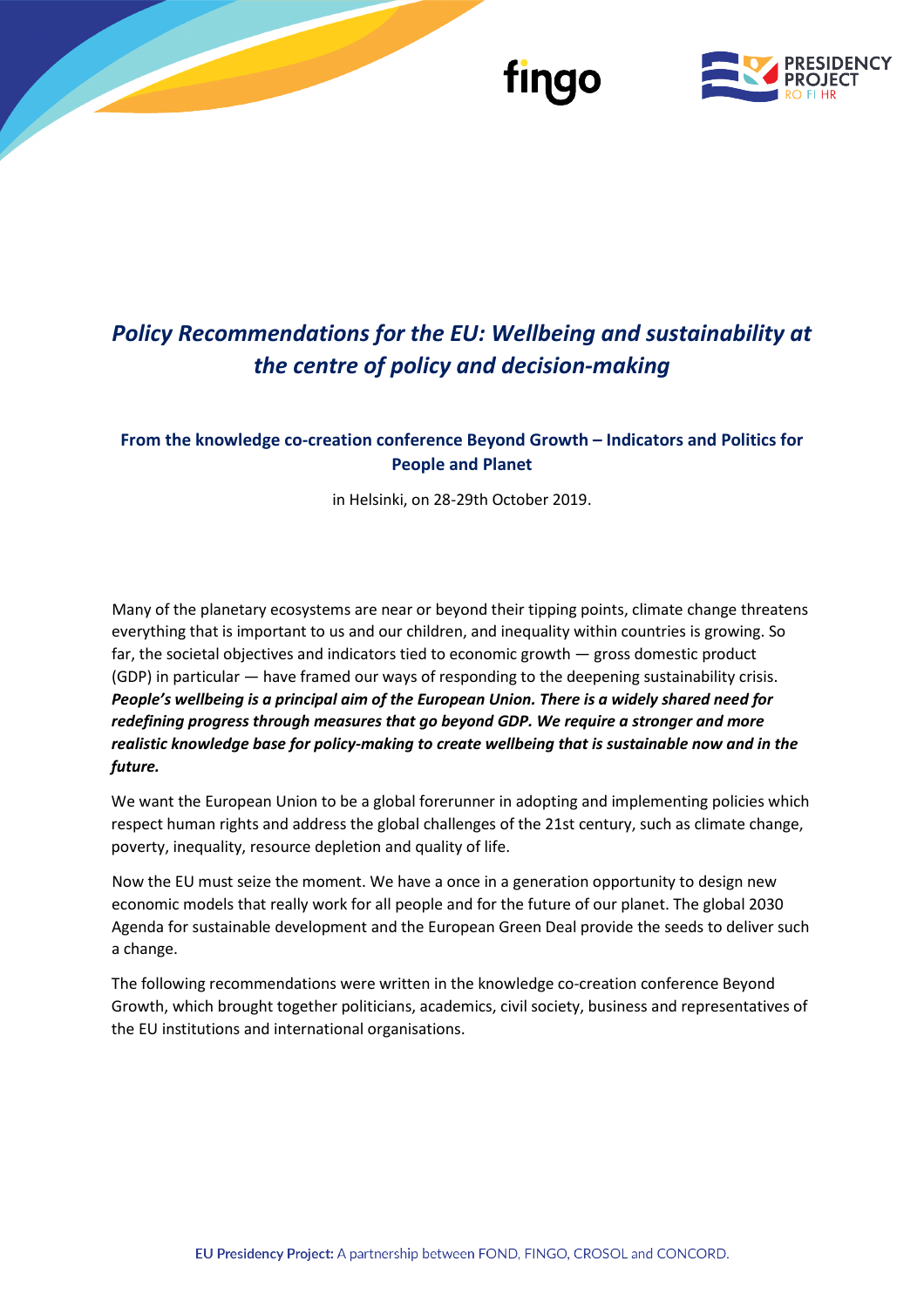

#### **GENERAL RECOMMENDATIONS**

- *1.* The European Union and Member States should adopt a policy orientation and governance approach that puts people and their wellbeing and the future of the planet at the centre of policy and decision-making.
- *2.* The European Green Deal cannot be monitored and measured through a single simple indicator such as GDP, which is no longer fit for purpose. The EU should replace the Stability and Growth Pact with a Sustainability and Wellbeing Pact accompanied by a dashboard of key indicators measuring social and environmental sustainability and resilience.
- *3.* Member States and the European Commission should focus on transparent sustainability impact assessment as an integral part of key political and budgetary processes in order to facilitate fair and just sustainability transitions.
- *4.* Measuring wellbeing and sustainability needs the participation of the people in order to get meaningful policy and action on the regional and local levels. Efforts should be made to listen to all different groups in society and their particular concerns as well as to understand their contexts.
- *5.* Decision-makers in the EU and Member States should take a lead in establishing and implementing integrated policies that deliver on wellbeing and sustainability. Integrated policies will maximise wellbeing in a broad sense through managing synergies and tradeoffs.
- *6.* Beyond-GDP monitoring should happen at international, regional, national and local levels and there should be a connection between the monitoring efforts at all levels. Therefore, international and EU standards and frameworks for beyond-GDP data collection are required to ensure harmonised methodologies and data quality. This requires the EU to invest resources to increase the quality of the indicators, in particular in terms of timeliness, periodicity and granularity.
- *7.* The European Semester should be a mechanism to monitor progress towards the wellbeing of people and sustainability in the EU and globally.
- *8.* The EU should strive towards the elimination of negative transboundary impacts resulting from the EU's policies and practices, in line with the Lisbon Treaty obligation and Agenda 2030 for Sustainable Development.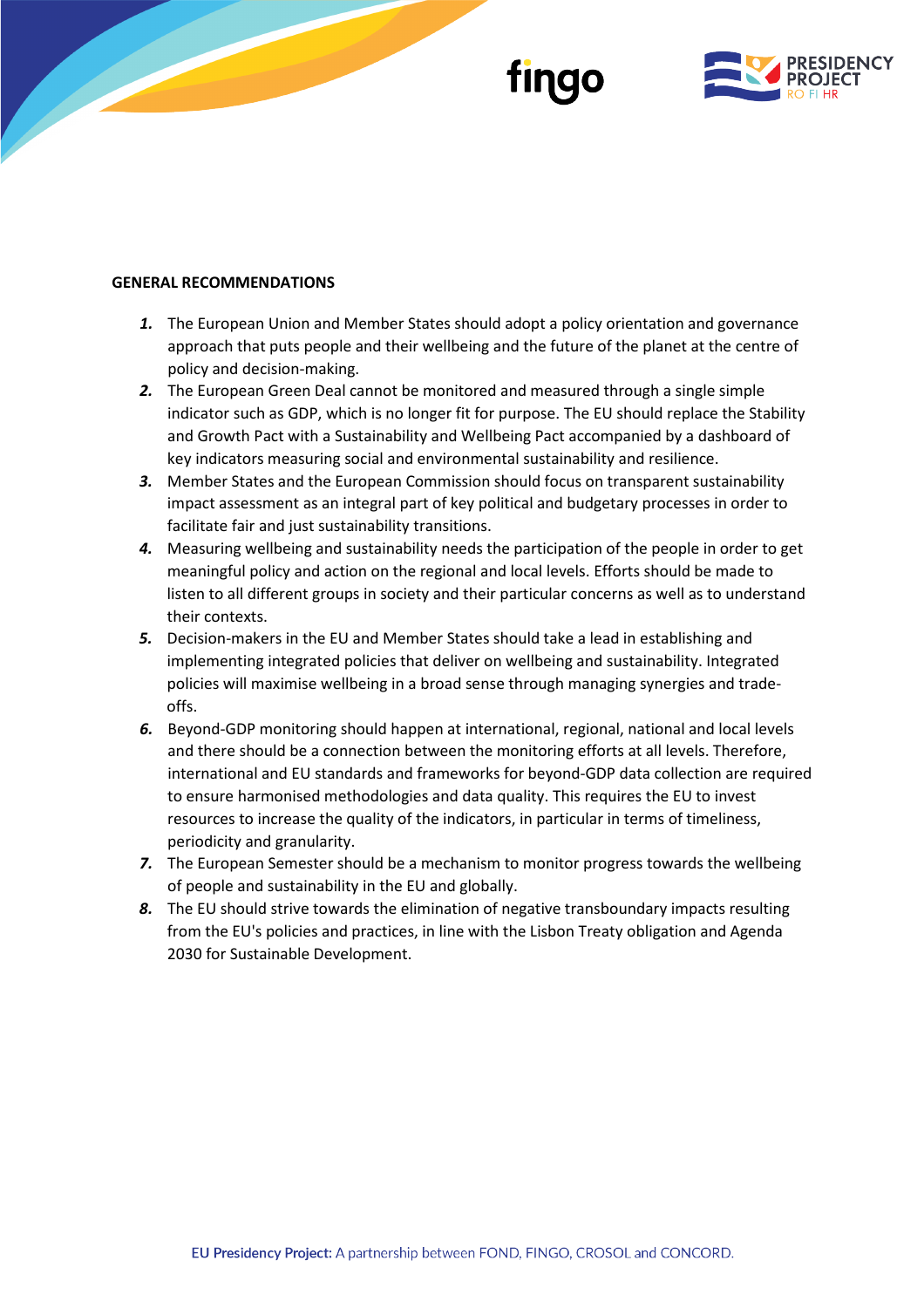



#### **SPECIFIC RECOMMENDATIONS FROM THE THEMATIC GROUPS**

#### *Inequality of Income, Wealth and Opportunities*

- 1. The EU's Social Score Board should be restructured to measure actual wellbeing and equality — by using existing indexes by mapping and harmonising them (in line with the SDGs).
- 2. The EU and the Member States should invest in awareness raising and capacity building (economic models based on wellbeing) at all sectors and all levels of governance.
- 3. Fiscal policy needs to be reoriented to prioritise the wellbeing of the people and the planet, for example by shifting taxes from labour to capital and wealth.

#### *Resilience and Respecting Ecosystem Boundaries*

- 1. EU policymaking must be driven by principles of ecological resilience and social wellbeing, and respect ecosystem boundaries. The EU regulatory framework, trade policy, budgeting, and the European Semester have to be shaped by these principles. The Green Deal must create transformative binding EU targets with indicators on ecological resilience and wellbeing, mechanisms for enforcement and accountability across the EU and Member States.
- 2. Considering the poor status of our ecosystems, the EC should develop a concrete action plan and binding EU targets for the SDGs. It must address the critical tradeoffs and synergies between all SDGs, as well as trade policies to address the global spillover effects. Member States should report on its implementation in a sustainability chapter in the European Semester and in the SDG Voluntary National Reviews.
- 3. Commit to a "Green-Deal-coherent" EU multi-annual budget, that supports public goods, invests in resilient ecosystems, respects planetary boundaries and promotes European cohesion and social wellbeing  $-$  by integrating sustainability principles, funding binding reviews of budget policies and programmes, and prioritising public money to common goods and public services. Public investment should be facilitated by making use of the flexibility mechanism of the European Semester, while the green taxonomy can leverage needed private investments.

#### *Fair Transition to Carbon Neutral Circular Economy*

- 1. The EU should establish a European fund financed through environmental taxation which allocates resources to the affected regions, industries and people.
- 2. Member States should set a limit to the per capita material footprint, while ensuring equitable implementation.
- 3. The EU should mandate the life-cycle assessment, including human rights and ecological objectives, in all production.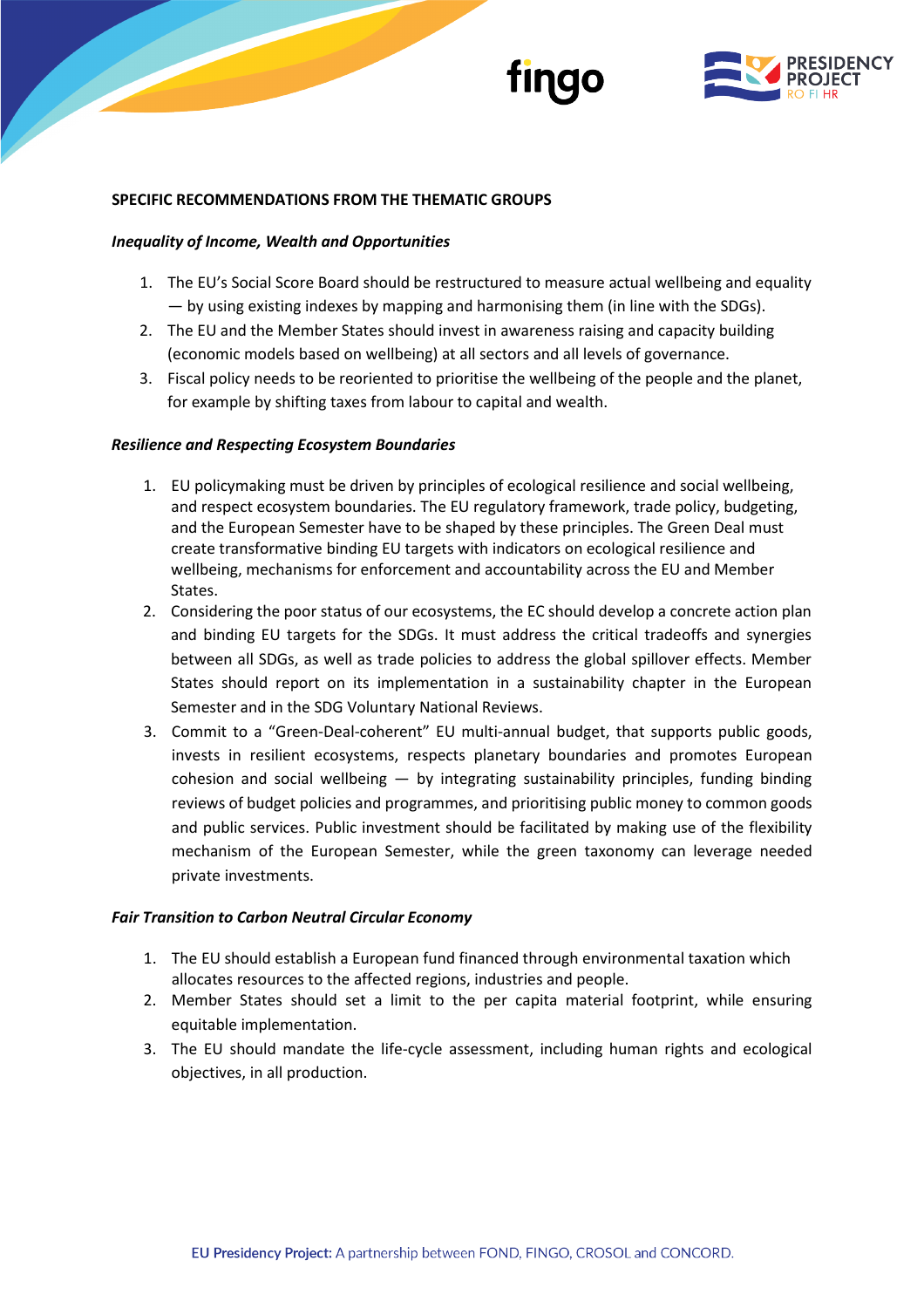



#### *Policy Coherence for Sustainable Development*

- 1. The EU and its Member States should take holistic evidence-based decisions by including findings of transboundary Policy Coherence for Sustainable Development indicator monitoring in ex-ante and ex-post impact assessments in EU policy-making. The findings should also be discussed with Member States, through the renewed European Semester policy coordination cycle so that national policies can also be adjusted accordingly. Third party peer reviews should be used when possible.
- 2. The monitoring of transboundary Policy Coherence for Sustainable Development should be based on concrete indicators, in line with the following five-fold approach:
	- 1. Identify or develop (through a participatory process) and integrate multi-disciplinary spill-over indicators into Eurostat's annual SDG or other relevant progress reports and pathways analysis:
		- a. consumption-based accounting (such as energy and material use, social outcomes but also including land use, deforestation, water use)
		- b. export/trade indicators or flows (such as conventional weapons,  $CO<sub>2</sub>$ emissions, waste)
		- c. financial flows (such as illicit financial flows, tax havens, unfair tax competition, financial secrecy)
		- d. humanitarian action: number of resettlement slots by EU Member States annually, percentage of the transaction costs of migrant remittances
		- e. impact on trafficking of human beings and violence against women
		- f. health sector workforce migration
	- 2. Develop an EU PCSD dashboard integrating all the above individual indicators;
	- 3. Further integrate existing (and new) data that has proven its worth (meets quality criteria) into existing monitoring frameworks. For example: citizen and civil societygenerated data, business reports, data from international organisations and institutions, research institutes and geospatial data.
	- 4. Mandate the European Commission's services and national statistical offices to gather and analyse the transboundary impacts or spill-overs regularly, support partner countries and EU delegations to gather the data;
	- 5. Invest in gathering missing data, clarify concepts and dedicate adequate resources, in particular in the following areas:
		- a. waste and secondary material flows
		- b. land grabbing
		- c. governance
		- d. social impacts